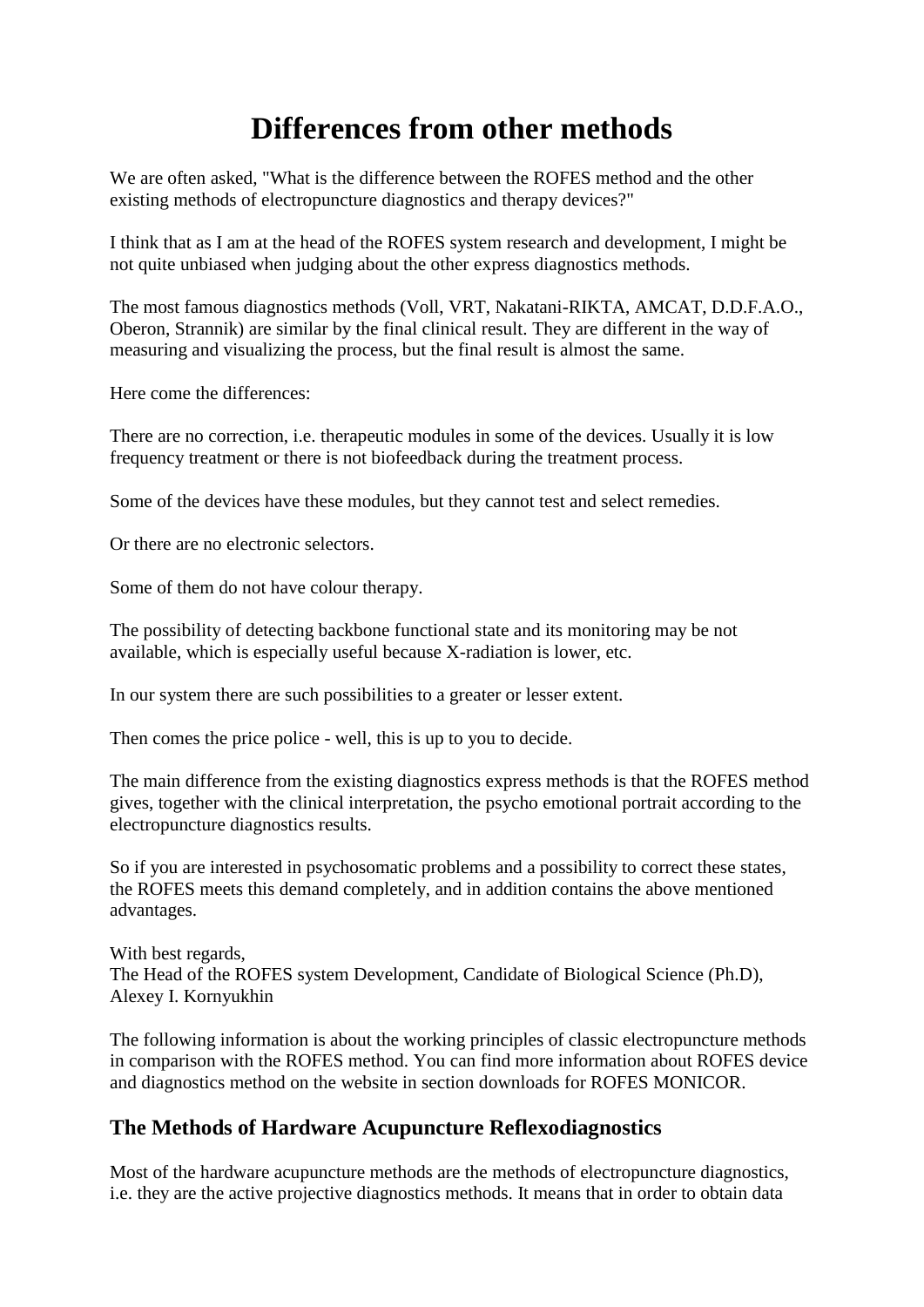about the state of a meridian and, consequently, of an organ or a system controlled by it, it is necessary to make a provoking treatment by the electric current onto a certain point of body's skin which by reflex corresponds to the system that is being diagnosed. Thus, the body's organs and systems functional state is diagnosed by the indirect electroconductivity data of skin zones, that correspond to meridians' acupuncture points. This is carried out by means of experiment research regularity analysis obtained as in Eastern medicine schools as well as in clinic and laboratory research in the time of electropuncture methods introduction into western medicine practice.

Nowadays in electropuncture diagnostics there are several relatively independent methods that differ by points examined, working parameters of the measuring devices and the analysis system of data obtained. Each method has its advantages and disadvantages and is applied depending on specific purpose. Among these methods are the Voll method (R. Voll, 1953), the Nakatani (Y.Nakatani, 1956) method and auriculodiagnostics.

Japanese scientist Nakatani's method uses topology of measured biologically active points. This method is based on the theory Riodoraku developed by Nakatani. According to this theory there exists a close connection between the inner organs' functional state and electrical conductivity of the skin points situated on the lines of corresponding meridians. Nakatani called these lines, which change their conductivity when the functioning of the corresponding organs changes, Riodoraku and divided them into two groups of six points in each one: on hands and feet.

The way of body's state assessment according to Nakatani method in general is the following: on each Riodoraku the measurement of electric conductivity at a certain point is taken. The value of this point shows the average value of the whole meridian's conductivity when being treated by electric current of negative polarity. Nakatani's progressive method has, in our opinion, one defect that the parameters of provoking impact on the point being assessed are too high (I=200mkA; U=10V). Thus, the power of impact on the point in order to determine its response to the provoking impact is 2 mWatt.

Doctor Voll's method is known as clinically highly reliable screening diagnostics. Electric impact of positive polarity on the point being assessed is  $I=20$ mkA;  $U=2V$ , i.e. its power is 0.04 mWatt. Consequently, in comparison to Nakatani's method, the power of provoking impact is 50 times lower. The meridian system load is lower too, because any provoking treatment will have a response in the body systems' functioning and thus, it will create interference into the diagnostics results. The disadvantage, in our opinion, is the duration of the diagnostics procedure. In order to obtain the detailed picture of all organs' functional state using Voll's method, from one to two hours are needed.

Auriculodiagnostics. Dr. P. Nojier, French scientist, is considered to be the founder of auriculodiagnostics. He created a theory that would later become fundamental for the most of the auriculopuncture systems. The theory ran that human body is projected to the auricle in the form of embryo, its head corresponds to the lobule, the internal corresponds to the auricle, extremities - to the upper part of the ear, above the arch of antihelix. The time when Nojier has been working at this idea was the time when the first electropuncture devices appeared. Using one of such devices he discovered that healthy body's auricle usually does not have points with low resistance corresponding to BAPs. However, when there is a disease, the points with high conductivity appear and they coincide with the earlier discovered points of higher pain sensitivity, these points correspond to a certain organ or system of human body.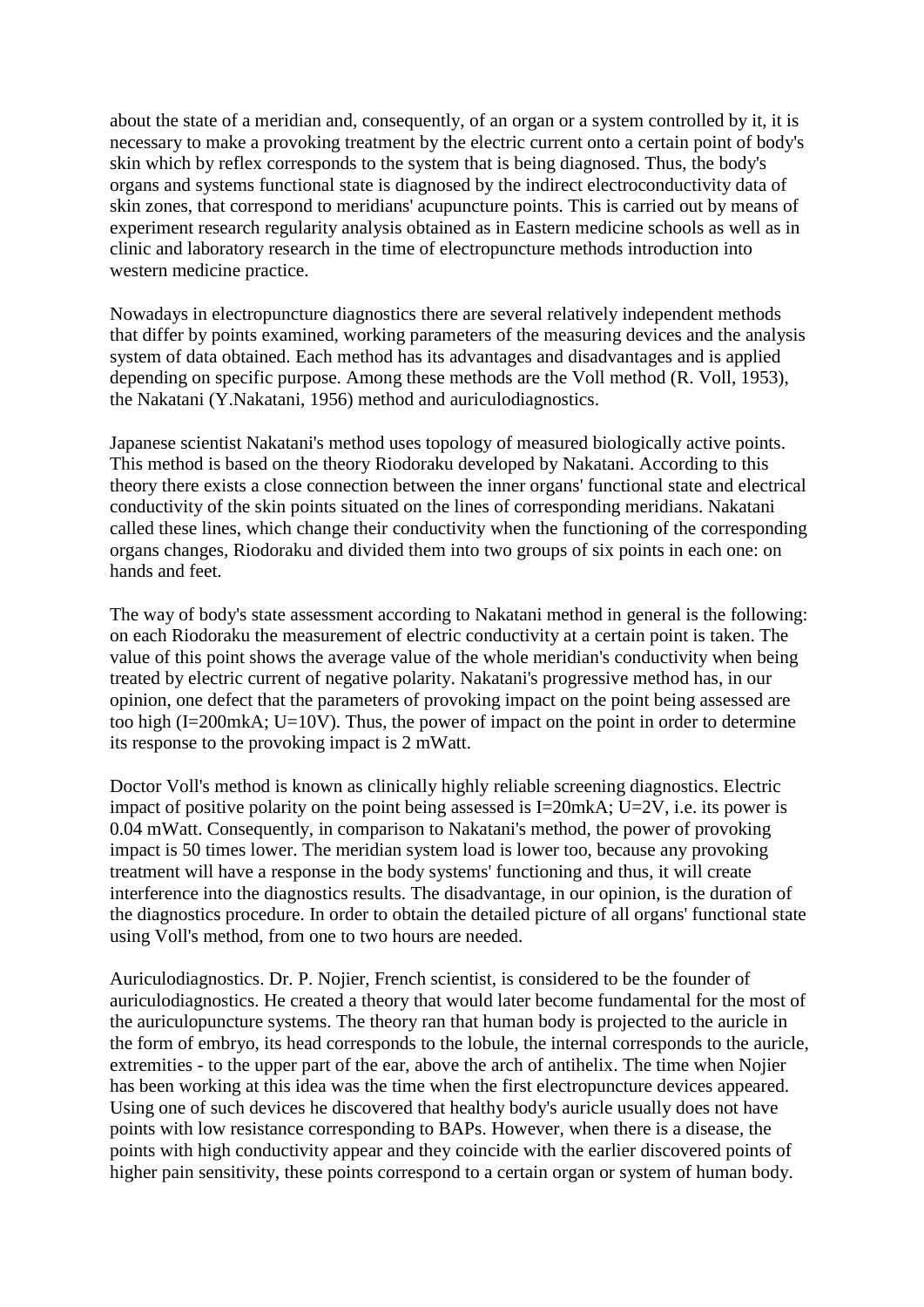Consequently, auriculodiagnostics is the projective diagnostics method using microsystem corresponding to projection of human body to its auricle.

The disadvantage of this method, in our opinion, is high density of biologically active points corresponding to certain organs and systems in the auricle. It requires a great experience in practical use of this method.

We would also like to describe shortly the method and device of Ivan A. Lednev, Russian scientist. In 1973, he offered to use bipolar method for biopoints diagnostics and for treatment of organs and systems corresponding to these points, in case their index deviates from norm. What is the normal index in Lednev's method? If the conductivity of the points measured when impacted by provoking electric current of positive polarity was equal to the conductivity when impacted by provoking electric current of negative polarity, then this point and organ or system corresponding to it is in normal functional state. He called this electric conductivity "absence of asymmetry". He created "I.A. Lednev's atlas" used for treatment of more than 200 diseases. The device's electric characteristics are similar to Nakatani's method (I=200mkA;  $U=8V$ ).

# **The Principle of the ROFES diagnostics method**

In the ROFES diagnostics method we use biologically active points similar by topology to BAPs in Nakatani's method, also we use skin zones above spinous processes of vertebra (Corporal method). In addition, there is a measurement by Su Jok system using the projection of points measured by corporal method. Electric current for diagnostics is similar to Voll's method by the power of provoking impact (U=4В ; I=60 мкА ; Р=0,24мВт). **The main difference from both of these methods is bipolar testing of each point, similar to Lednev's method, which we can call our prototype. Also, our method fixes frequency changes during point's adaptation to the provoking electric current.** (Patent for invention # 2202278 of 24.11.1988)

In order to visualise the picture of functional state, to analyse the inner processes in dynamics and the environment impact upon human body the software builds a circle diagram. In this diagram the results of bioresonance reaction for every measured meridian to the microcurrents' sounding impact and also frequency characterisctics are recorded. Bipolar measurement of the biologically active points' reaction, mathematical processing of amplitude currents oscillation in the floating time interval increased self-descriptiveness of data obtained when examining the patient, in contrast to the traditional Nakatani method and, consequently, diagnosis reliability.

The minimum of time needed for the process of measurement (3-5 minutes) and much information obtain from each point through spectrum characteristics analysis (75 frequencies from 24 points = 1800 frequency characteritcs) allows to compete with the Voll method (time of measurement - from 30 up to 50 minutes) which is known for its high clinical reliability of the results. Besides, **other methods do not have innovations concerning patient's psychological characteristics on the basis of electropuncture diagnostics**.

Meridional system's spectrum analysis is based on the spectrum analysis of frequency characteristics BAP measured as a result of current provocation. The analysis is conducted with the use of mathematical methods, i.e. measured BAP's signal (oscillation) expansion in Furye series and further formalized analysis of characteristics obtained.